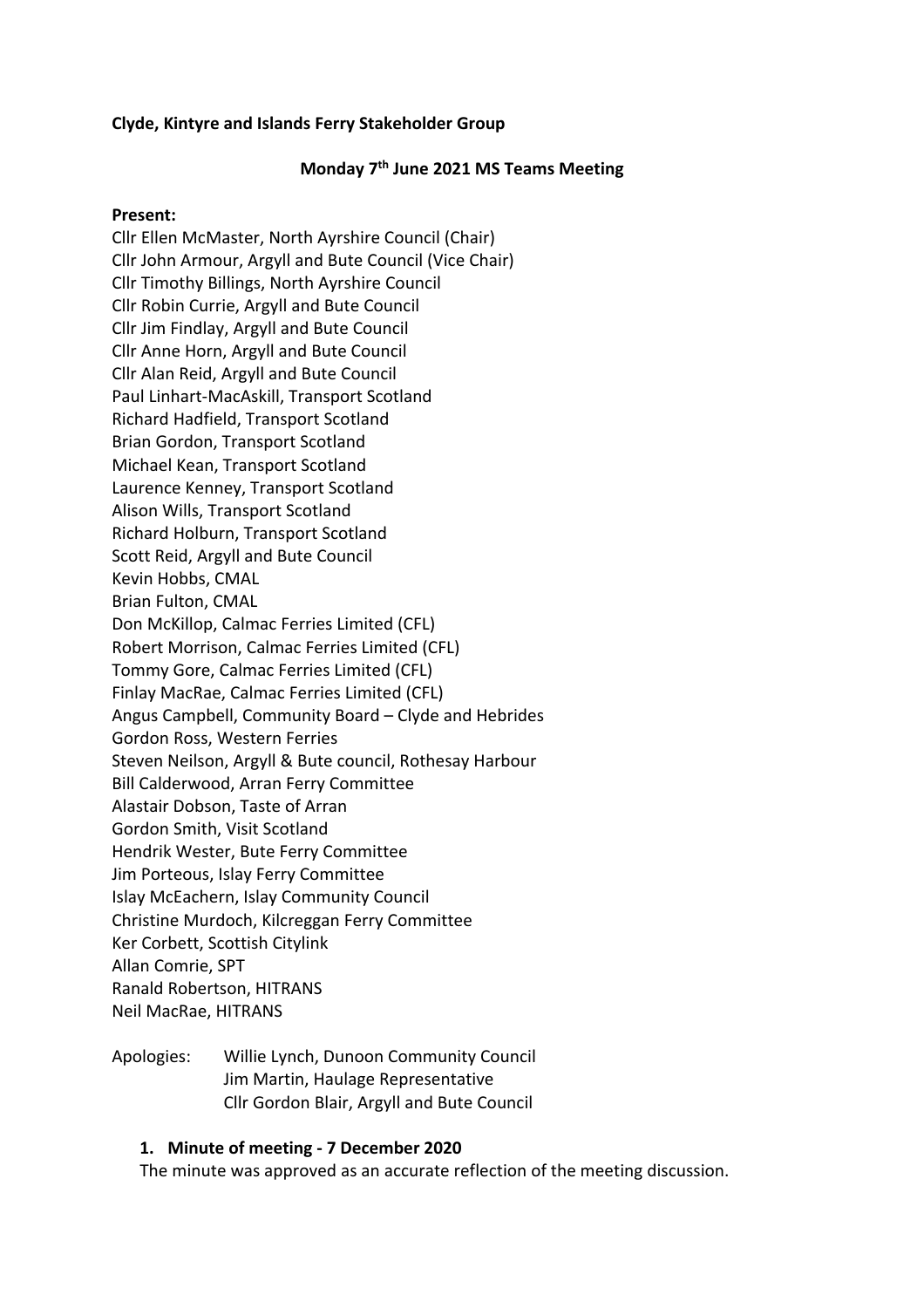### **2. Matters Arising**

An action tracker was circulated in the meeting pack which updated on actions from the previous meeting.

### **3. Calmac update Operational and Commercial Update**

Finlay MacRae provided the commercial and marketing update on behalf of Calmac Ferries Limited. This touched on work with DMOs and supportive messaging on the Camping, Caravan and Motorhome island access.

Finlay MacRae updated on CHFS contract commitments.

### **Action – Finlay MacRae agreed to share a report breaking down the status of Contract Commitments at individual commitment level of detail.**

Finlay MacRae advised that the consultation for Summer 2022 timetable is moving towards normal practice. Requests have been issued to consulted to bodies.

Bill Calderwood noted that the island economies are severely impacted on by poor performance so this needs to be understood by Calmac and TS in considering proposals to improve services as the cost of not acting is building up at a community level. This point was supported by other Members.

Finlay MacRae confirmed that the Socio Economic report is delayed to 2022.

Finlay MacRae, Don McKillop and Tommy Gore provided the regional route update for the Clyde, Kintyre and Islands FSG area routes.

| Variance on Previous Period   |                   |        |         |        |
|-------------------------------|-------------------|--------|---------|--------|
| <b>Route Name</b>             | <b>Passengers</b> | Cars   | Coaches | CVs    |
| Ardrossan - Brodick           | $-67%$            | $-51%$ | $-95%$  | 5%     |
| Claonaig - Lochranza          | $-64%$            | $-57%$ |         | $-14%$ |
| Colintraive - Rhubodach       | $-44%$            | $-36%$ | $-99%$  | 2%     |
| Gourock - Dunoon              | $-75%$            |        |         |        |
| Gourock - Kilcreggan          |                   |        |         |        |
| Kennacraig - Islay            | $-62%$            | $-52%$ | $-97%$  | $-1%$  |
| Kennacraig - Islay/C'say/Oban | $-71%$            | $-60%$ | $-100%$ | $-40%$ |
| Largs - Cumbrae Slip          | $-41%$            | $-19%$ | 54%     | 27%    |
| Tarbert LF - Portavadie       | $-47%$            | $-28%$ | $-100%$ | $-32%$ |
| Tayinloan - Gigha             | $-37%$            | $-19%$ |         | 17%    |
| Wemyss Bay - Rothesay         | $-56%$            | $-34%$ | $-97%$  | 2%     |

Periods Current Period: 19 October 2020 to 25 March 2021<br>Previous Period: 19 October 2019 to 25 March 2020

The follow up discussion covered the following items:

Cllr Robin Currie asked for clarification on what is meant by diverted sailings as it is unclear in the data presented for Islay.

**Action – CFL agreed to look at clarifying the diverted sailings data which is unclear in the case of Islay services.**

The route summary is reproduced below: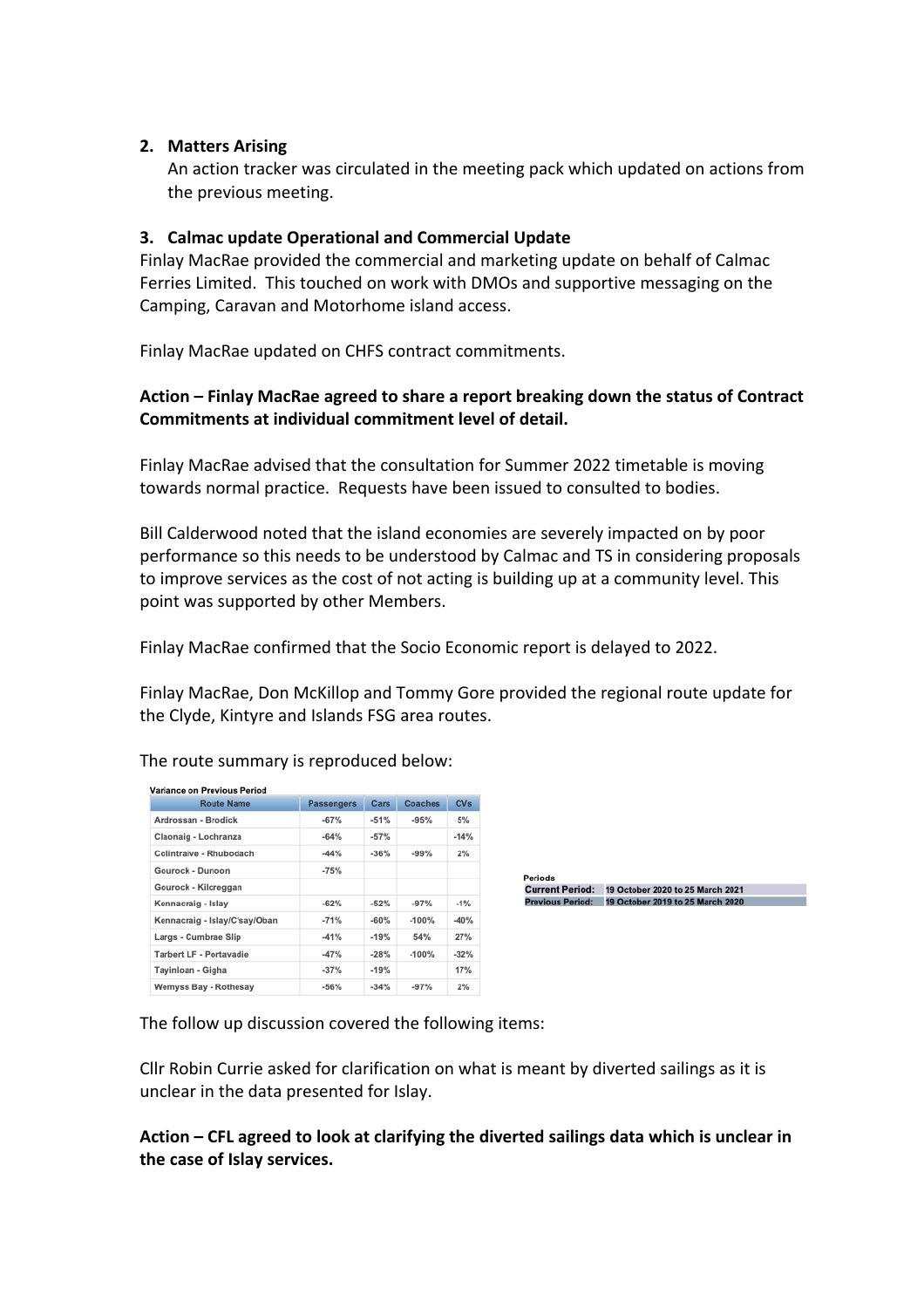Cllr John Armour raised concerns at capacity not being available for booking online from Campbeltown to Ardrossan.

Don McKillop explained the issues around capacity restrictions on the route which are amplified by reduced passenger capacity as a result of 1 metre physical distancing. MV Isle of Arran is limited to 79 passengers (and 57 cars).

Tommy Gore advised that the particular passenger affected in the issue Cllr Armour raised were unable to make a train connection due to RMT industrial action that has seen Ardrossan Harbour trains cancelled.

# **Action – CFL will add information on the RMT Industrial Action to their website to alert passengers to check the status of the train service they intend to travel on.**

Steven Neilson noted that Portavadie – Tarbert services have been disrupted by tidal constraints and asked if there were any plans for dredging to reduce tidal operations.

## **Action – Don McKillop agreed to check if there were plans or an opportunity to improve tidal performance on this route through dredging.**

Christine Murdoch noted that Kilcreggan Service Data is not included in the report and asked if this could be remedied in the future.

**Action – Tommy Gore will ensure Kilcreggan is included in future updates and this data will be shared with the Membership retrospectively for the period reported to the meeting.**

### **Western Ferries Update**

Gordon Ross provided the Western Ferries update which covered:

Carryings are only slightly down on 2019 and significantly up on 2020 Whit Sunday Weekend Carryings exceeded 2019. Summer projection is for high demand and WF are enhancing service operations to ensure capacity will be available to meet this.

Robin Currie asked how WF can maintain higher levels of capacity than has been reported by CFL.

Gordon explained the WF passengers largely remain in their cars while travelling which mean they can operate with adequate capacity for passengers and meet normal demand levels. At busy periods WF are able to operate a four vessel service at a faster service speed increasing frequency. WF have 2 x linkspans at each terminal making it easier for them to clear a traffic backlog.

Ranald Robertson asked if Brexit had had an impact on WF operations.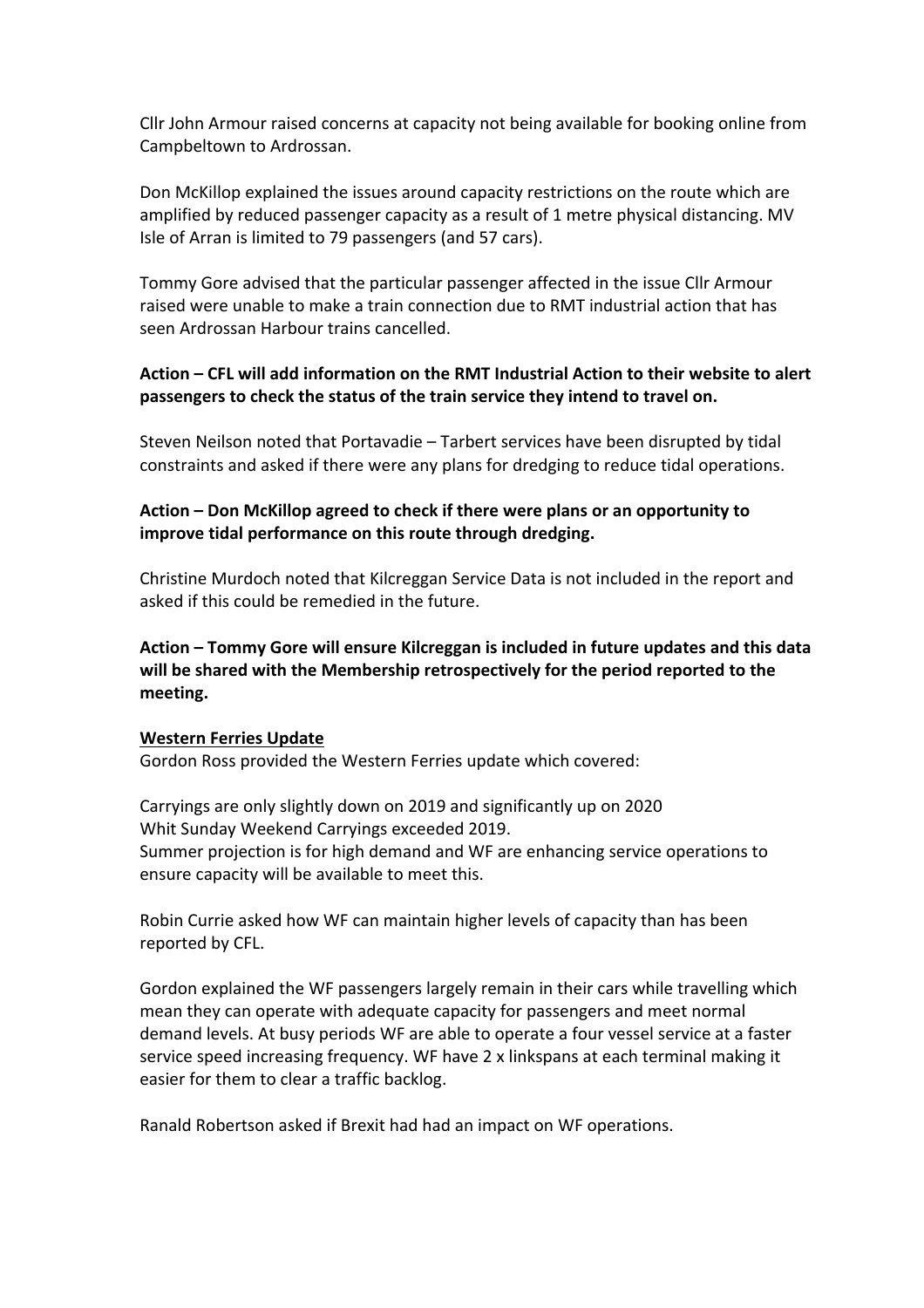Gordon responded to say that Brexit has impacted on EU visitor numbers but this might owe as much to Covid but there has been a real impact on the supply of spare parts with critical spare parts being held up in Dover on arrival in the UK.

Allan Comrie asked if the recent return to near normal carryings has seen any demographic shift in those travelling.

Gordon felt that all segments of the local market were travelling again but noted there might be increased numbers of people travelling with bikes on their cars.

Ranald Robertson asked if there was anything to update on the proposed Islay freight service.

Gordon Ross confirmed that WF are looking to re-engage with stakeholders on the planned operation and how that might work alongside the CFL service. There could also be conflicts at Troon if Arran services were to be operating into Troon.

Jim Porteous updated on the work of Islay Ferry Committee on capturing measures to improve capacity on the CFL service to meet the increased freight demand to Islay suggesting that it might be possible to meet Islay's freight needs without the additional freight service should Transport Scotland fund these measures for delivery by CFL.

The Chair drew the discussion on the Islay Freight service to a close to allow time to cover subsequent items noting that the opportunity of additional tonnage on congested routes had to be welcome especially if this did not carry a burden for taxpayers and thanked Gordon for his contribution to the meeting.

Ranald Robertson asked if Brexit had had an impact on WF operations.

Gordon responded to say that Brexit has impacted on EU visitor numbers but this might owe as much to Covid but there has been a real impact on the supply of spare parts with critical spare parts being held up in Dover on arrival in the UK.

Allan Comrie asked if the recent return to near normal carryings has seen any demographic shift in those travelling.

Gordon felt that all segments of the local market were travelling again but noted there might be increased numbers of people travelling with bikes on their cars.

### **4. Ar Turas / New Booking System**

Finlay MacRae reported that the activity around Ar Turas has continued and e-DEA SpA have been appointed to deliver the booking system. They are an Italian based provider who have provided systems to ferry companies around the globe. End user testing continues and the planned go live for the system is February 2022 and will be fully live for Summer 2022. The new system will be a much more versatile and user friendly process.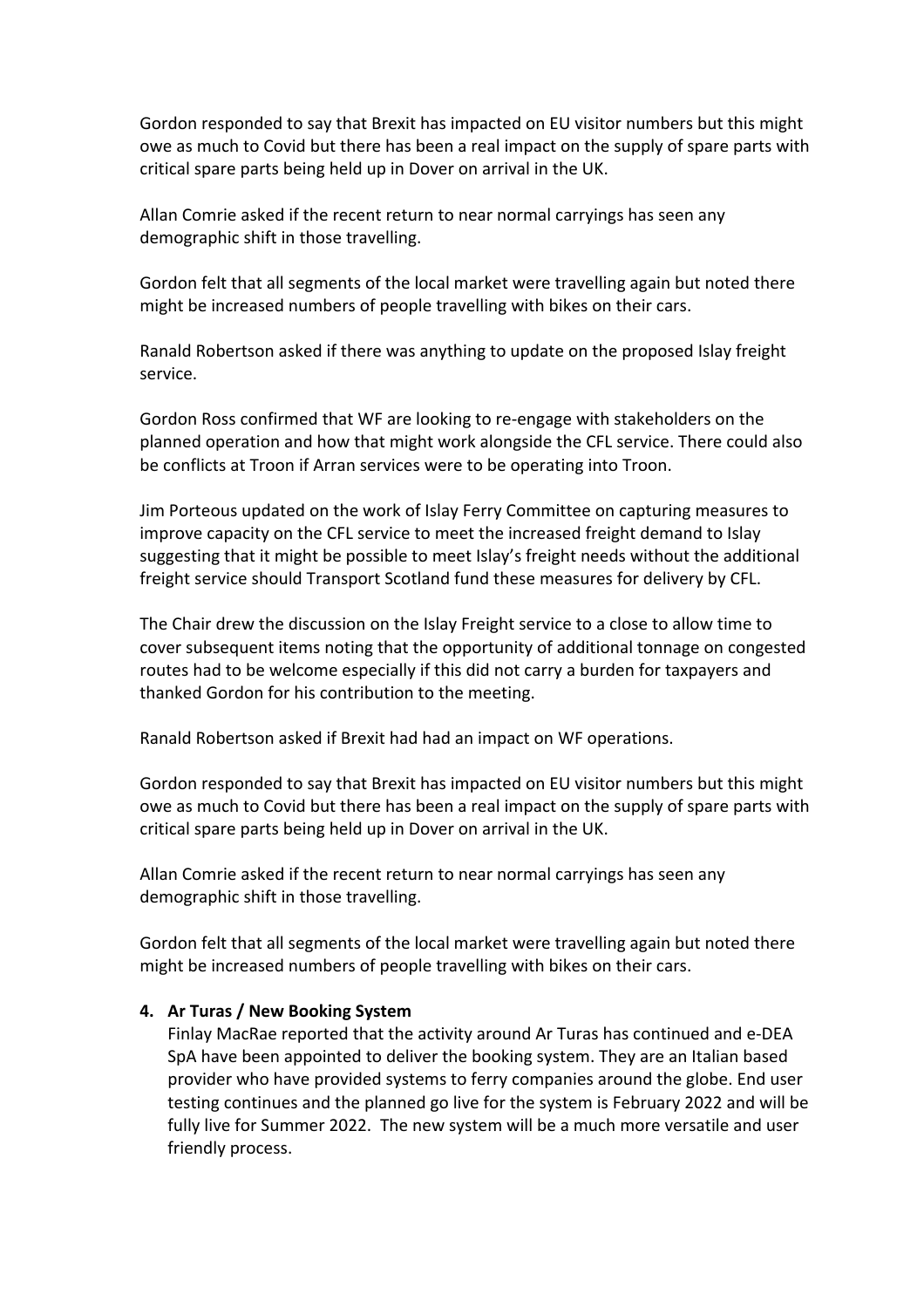There followed a group discussion.

**Action – Finlay MacRae would arrange for the Ar Turas team to get in touch with HITRANS with a view to establishing what would be needed for Calmac ferries to provide an API to the GOHI MaaS platform which will offer multi modal travel planning and booking across a range of modes (and will already include Northlink tickets from late June 2021).**

## **5. Transport Scotland Update including Island Connectivity Plans**

Laurence Kenney presented the Transport Scotland report covering:

- Recent disruption and network impacts.
- Actions to increase capacity and maximise existing capacity.
- Appointment of Graeme Dey MSP as Minister for Transport and noted desire of Mr Dey to work with the ferry served communities
- Minister accepts need for new tonnage both new and chartered. MV Pentalina is being actively explored.
- Review of Physical Distancing to be announced imminently.
- Related to the above Covid-19 cleaning regimes also impact on operations.

Richard Hadfield presented the Transport Scotland update. The presentation covered:

- Island Connectivity Plans
	- o NTS 2 Delivery Plan / Infrastructure Investment Plan
	- o Routes and Services Methodology
	- o Community Needs Assessment (Refresh RSM Dependencies + STAG Based)
	- o Market Assessment
- Long-term Plan and Investment Programme
	- o Details in meeting paper.
	- o Strategic context
	- o ICP as long term plan
	- o VRDP 2020 report interim 10 year programme for CHFS
	- $\circ$  Asset life = key drive of investment / prioritisation
	- o Investment Specification

There followed a group discussion on this item including;

Members enquired about timescales for publication of Island Connectivity Plan and its consideration of the transfer of responsibility for Local Authority Servies. Richard Hadfield confirmed that the ICP would be published in 12-18 months.

### **6. Infrastructure Update**

### **6 (a). CMAL Update**

Kevin Hobbs presented the CMAL update that covered: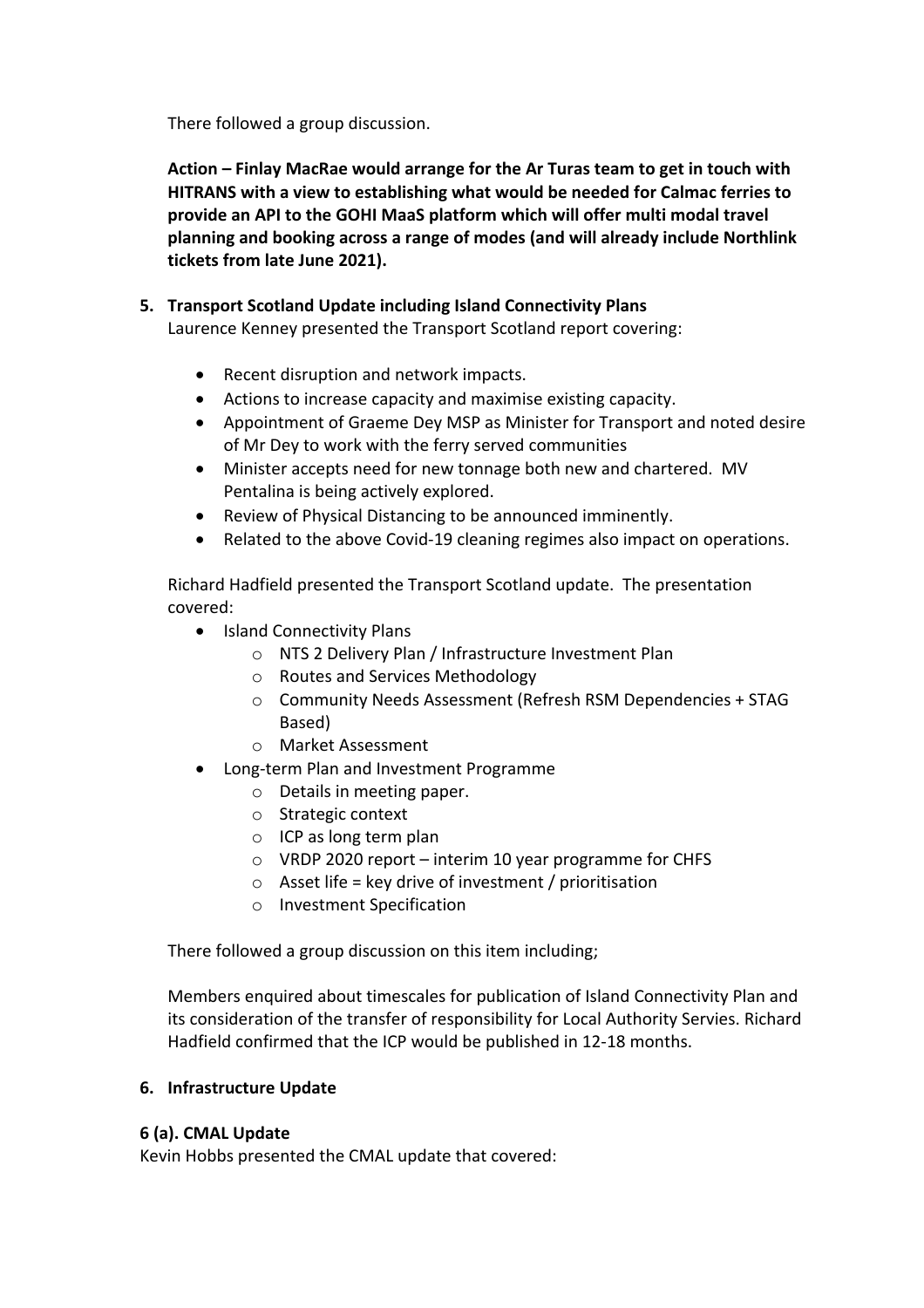- Net Zero
- Ferry Replacement Programmes
- Ferguson Marine Port Glasgow
- Port Infrastructure
- Harbours

Christine Murdoch asked for comment to clarify rumours that the new vessel for Kilcreggan will have a reduced capacity from the current ferry.

Kevin responded to say that no decision has been taken on vessel capacity yet.

Ranald Robertson asked what the timescale is for the Gourock Masterplan being completed.

Kevin confirmed that the recent linkspan renewal has bought about five years but the aim is to complete the Masterplan in that timescale.

Brian Fulton added that CMAL will be issuing a questionnaire on the Small Vessel Programme and will ask that this be circulated by the Secretariat.

### **Action – CMAL to share the Small Vessel Programme questionnaire with the Secretariat for circulation to the Membership.**

Cllr Timothy Billings asked for an update on the Ardrossan Harbour redevelopment including timescales for when works might be completed.

### **Action – Paul Linhart-MacAskill offered to share an update on the Ardrossan Harbour programme with the Secretariat to share with the membership.**

### **6.(b) SPT Update**

Allan Comrie provided an update from SPT that covered:

- Work underway on public transport interchanges at Largs and Ardrossan.
- Fare Review underway on Strathclyde Concessionary Fares Scheme which will include all the services covered by this FSG.
- Bus services have continued to operate on a reduced basis with support from SPT and Transport Scotland's Covid 19 Support Grant.

### **6.(c) Argyll and Bute Council Update**

Scott Reid reported for Argyll and Bute Council:

- ABC are waiting to see what the vessel and harbour proposals are for Kilcreggan.
- Works ongoing at Rothesay.

### **7. Communities Board Update**

Angus Campbell provided an update on behalf of the Ferries Community Board – Clyde and Hebrides which is the new name of the CCB. The FCB met on Friday and part of the session